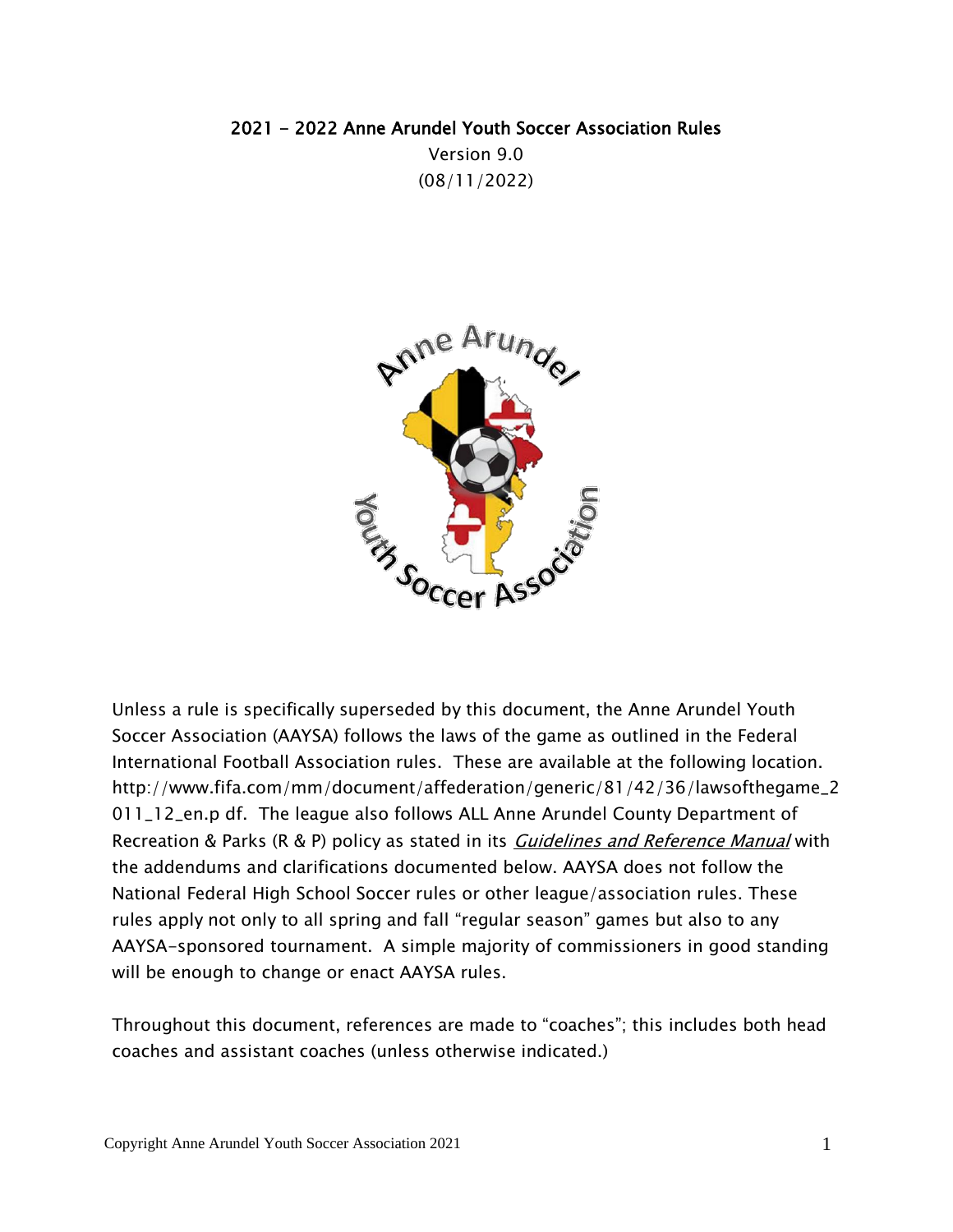- 1) TOBACCO, DRUG AND ALCOHOL PROHIBITION (See page 24 of 61 in the Guidelines and Reference Manual)
	- a) No tobacco products, drugs or alcohol of any kind are permitted in or on any Board of Education owned or leased buildings or grounds at any time.
	- b) No drugs or alcohol of any kind are permitted in or on any R & P buildings or grounds at any time.
	- c) No tobacco product of any kind is permitted in restrooms, spectator and concession areas, dog parks, aquatic facilities or playgrounds in any R & P recreational facility or park. Tobacco use of any kind is prohibited within 100 yards of an organized activity at a R & P recreational facility or park. An organized activity is defined as an event with a defined start and end time that is held in a designated or permitted area. Examples of organized activities include athletic events, concerts, etc.

## 2) PARTICIPATION AND ELIGIBILITY

- a) Girls may play in the boys' program, but boys may not compete in the girls' program.
- b) The age group a player can participate in is based on his/her birth date. The following birth date ranges are in effect for the 2020-2021 season.

|               |      | Soccer Year |      |      |      |      |  |  |  |
|---------------|------|-------------|------|------|------|------|--|--|--|
|               |      | 2020        | 2021 | 2022 | 2023 | 2024 |  |  |  |
| Year of Birth |      | 2021        | 2022 | 2023 | 2024 | 2025 |  |  |  |
|               | 2017 |             |      |      |      | U8   |  |  |  |
|               | 2016 |             |      |      | U8   | U9   |  |  |  |
|               | 2015 |             |      | U8   | U9   | U10  |  |  |  |
|               | 2014 |             | U8   | U9   | U10  | U11  |  |  |  |
|               | 2013 | U8          | U9   | U10  | U11  | U12  |  |  |  |
|               | 2012 | U9          | U10  | U11  | U12  | U13  |  |  |  |
|               | 2011 | U10         | U11  | U12  | U13  | U14  |  |  |  |
|               | 2010 | U11         | U12  | U13  | U14  | U15  |  |  |  |
|               | 2009 | U12         | U13  | U14  | U15  | U16  |  |  |  |
|               | 2008 | U13         | U14  | U15  | U16  | U17  |  |  |  |
|               | 2007 | U14         | U15  | U16  | U17  | U18  |  |  |  |
|               | 2006 | U15         | U16  | U17  | U18  | U19  |  |  |  |
|               | 2005 | U16         | U17  | U18  | U19  |      |  |  |  |
|               | 2004 | U17         | U18  | U19  |      |      |  |  |  |
|               | 2003 | U18         | U19  |      |      |      |  |  |  |
|               | 2002 | U19         |      |      |      |      |  |  |  |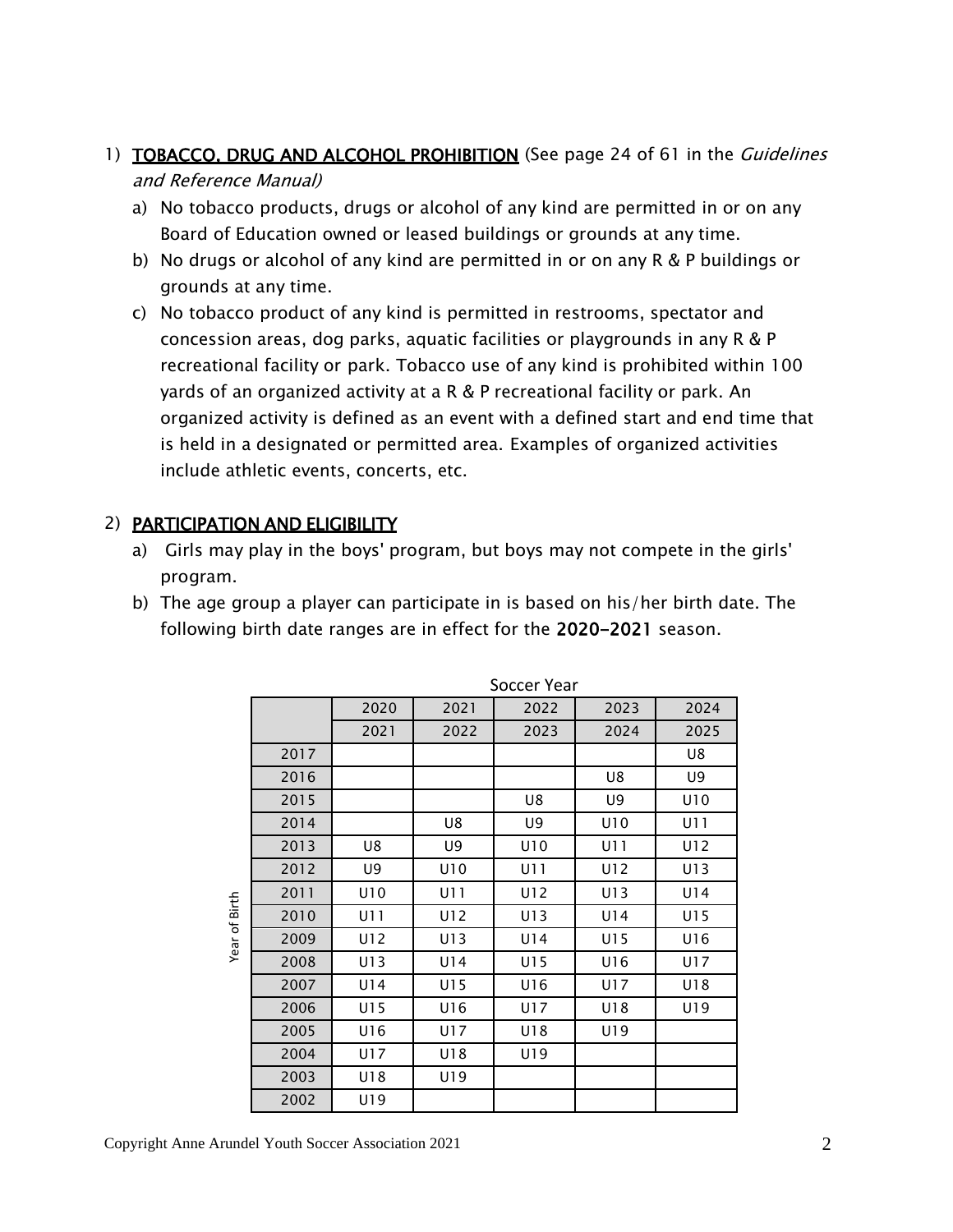- c) Public, private, parochial, and/or home-schooled high school (HS) students who play (participate and/or are on the roster) on a fall HS soccer team are not eligible to play on an AAYSA team in the fall season. HS students who play on a fall HS team ARE permitted to participate in the spring AAYSA season. In addition, youths who are no longer in high school but still fit in the U18 age group ARE permitted to play on an AAYSA U18 team so long as they do not participate on a college team.
- d) Players may only be on the roster of one team playing within the AAYSA during a season. Players ARE permitted to be on the roster of an AAYSA team and a "travel" (EDP, CMSSL, CMSA, NCSL, etc.) team in the same season. (Please note section 4.c. for more information, including the appropriate division placement of teams with carded players.)

### 3) LEVELS OF PLAY

Divisions will be established, by skill level, to accommodate all teams participating.

- a) DIVISION 1 is highly competitive, composed of experienced and skilled players. Teams are usually selected by tryout or skill comparisons by the sponsoring community organizations. Coaches are required to play each player on the team at least 25% of the total game time.
- b) **DIVISION 2** is not as competitive as Division 1, yet participants are skilled and experienced. Coaches are required to play each player on the team at least 50% of the total game time.
- c) DIVISION 3+ are primarily designed for recreational players and should be less competitive in nature. Most teams are fielded by random assignment of players rather than by a grading process. In the event that an organization fields more than one team per age/sex group in these levels, it is recommended that the organization attempt to level the teams by skill and avoid placement of two teams in the same division. Coaches are required to play each player on the team at least 50% of the total game time.
- d) DIVISION A is the "select" division and is intended primarily for travel teams who are interested in participating in the AAYSA season. Teams that won Division 1 in the prior season are also encouraged to participate in this division, as are any other AAYSA teams interested in "testing the travel league waters" prior to moving to a select league. This division will be formed only if at least 4 travel teams in an age group sign up to participate. This division will play their games on coordinated days/times to minimize conflicts with their travel league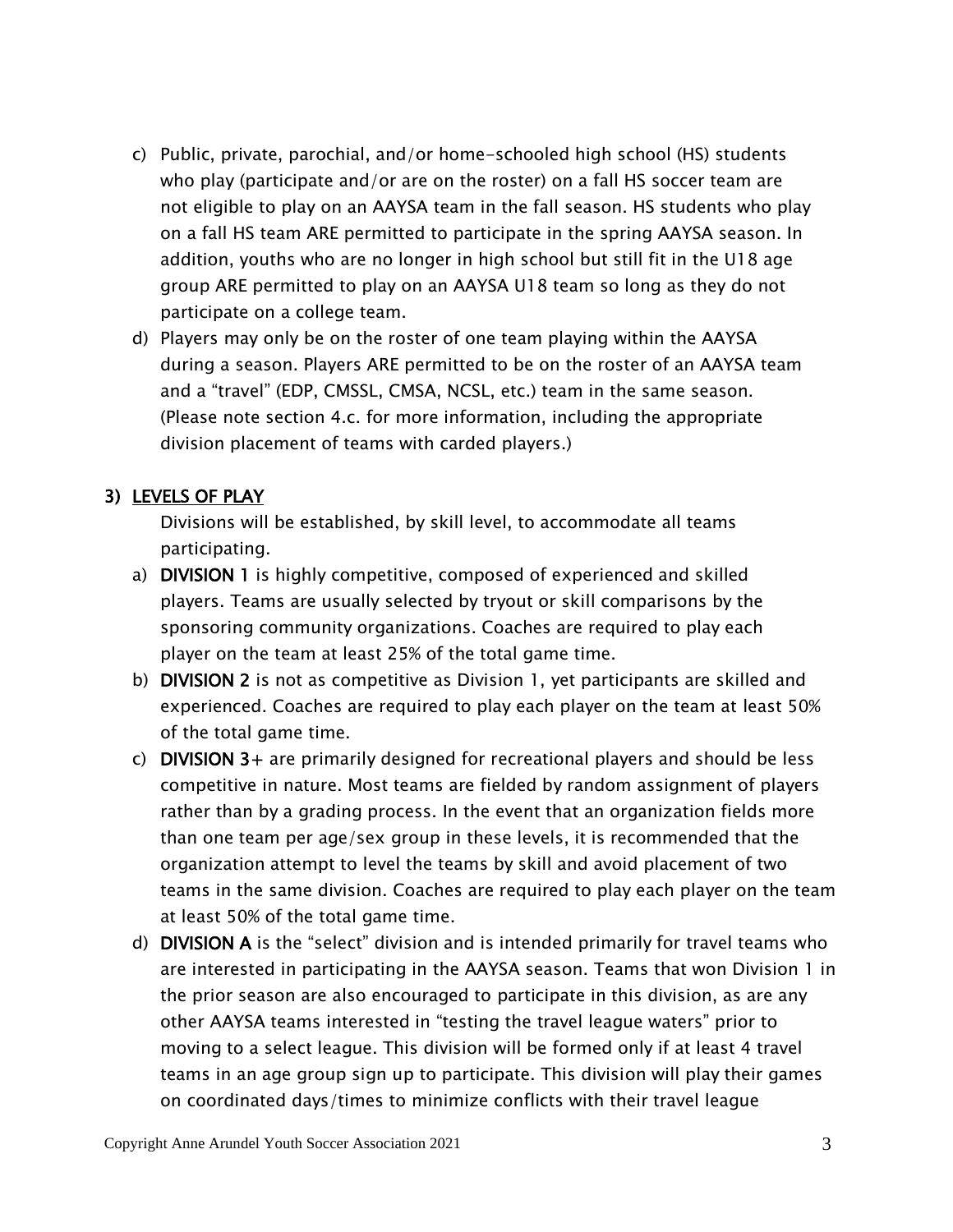schedules. Coaches are required to play each player on the team at least 25% of the total game time.

e) To address parent concerns about the costs of traveling to games at distant fields, AAYSA may also implement Regional Divisions in addition to "skillsbased" divisions outlined above. The decision on whether this will be done in a given season will be made by the league board prior to the team division placement process and then approved by the organization commissioners. The only age groups that will be eligible for this organization will be those with enough teams registered to field at least two (2) skills-based divisions and three (3) regional divisions. The individual organizations grouped into these 3 divisions (North, Central, and South) will be determined via the same process as above.

#### 4) PLACEMENT OF TEAMS

- a) Placement is primarily based on the standings from the previous spring and/or fall season, which are carried forward from the previous season during the team registration process. In Division 1, the two highest placing teams are advised (though not required) to move up to Division A and the lowest placing teams are typically moved down to Division 2. The two highest Division 2 teams are typically moved up to Division 1. All other divisions will be handled in the same manner. Requests for exceptions to this policy must be justified in writing at the time of team registration. **Note:** The yearly addition or loss of teams in an age group can affect placement in such a way as to make it unreasonable and contradictory to the intent of the rule to place certain teams according to the above procedures. In addition, roster changes of the teams in an age group can also affect its division placement. A change in the coaching staff of a team (with no change to its roster) does NOT constitute a new team, but a 50% or more change in the roster of a team (player additions and deletions) does. The league board and commissioners will make reasonable team placements where the former league and team structure has changed.
- b) To assure as fair and even a schedule as possible, all divisions will be created with 6 teams in them except for the lowest division in each age group (which will have at least 6 but no more than 13 teams in it.) However, the league board and commissioners can make exceptions to this 6-team division rule as needed and appropriate based on the teams registered. In these cases, the commissioners must also agree that in doing so they may end up with unbalanced game schedules.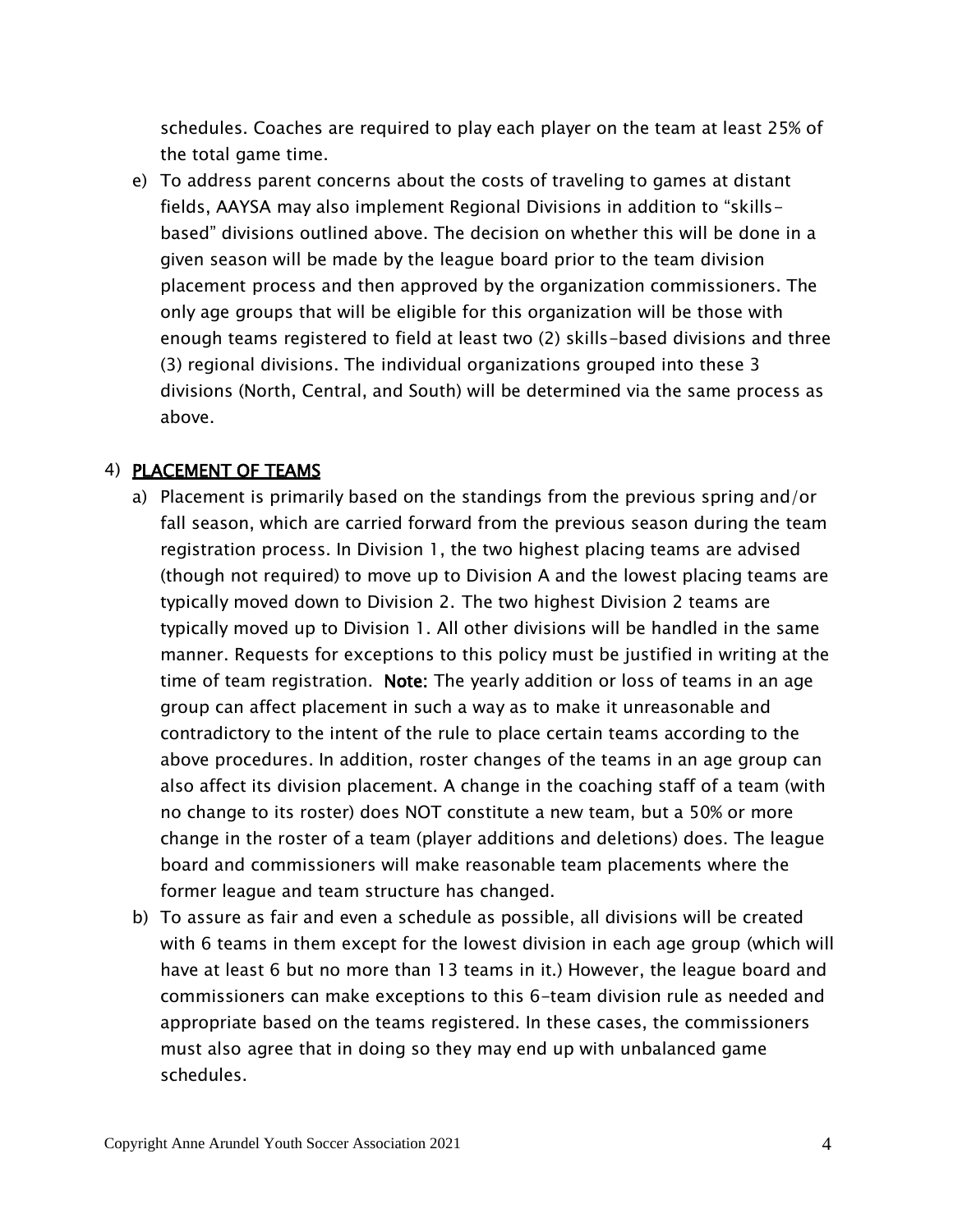- c) Teams with players who also play on a travel team (ie carded players) If an AAYSA team is playing with player(s) that also play on select teams (for example, EDP, CMMSL, CMSA, or NCSL) in the same season, the following division placement rules are in effect:
	- i) For all 7v7 age groups (U9, U10 and GU18), 25% carded players would force the team into Division 1 or 2 depending upon the previous spring and/or fall season record. 50% or more carded players would force the team into Division A if there is a Division A. Registration fees would be refunded if no Division A can be formed, or the team may be placed into Division 1, unless there is another solution that the board/clubs find appropriate.
	- ii) For all 9v9 and 11v11 age groups (U11- U14 and BU18) 50% or more carded players would force the team into Division A depending upon the previous spring and/or fall record. Registration fees would be refunded if no Division A can be formed, or the team may be placed into Division 1, unless there is another solution that the board/clubs find appropriate. Note: The AAYSA Board has the authority to make other exceptions to the rules above (and interpret these rules) depending on the individual circumstances.
- d) For U8, U9 and U10 age groups, the league will conduct a Round-Robin 4-minigame tournament. The games will last 20 uninterrupted minutes. Each age group will have localized fields. Based on results, teams will be placed in tiered divisions. An 8-game season will be scheduled according to the placements. Teams can request to move up in divisions, but AAYSA Board has final discretion.
- e) The league reserves the right to move teams to different divisions to balance the level of competition across the age groups" into AAYSA league rules.
- f) During Team Swap discussion, the AAYSA Board will vote on all team swaps before they are finalized, taking into account all factors including (but not limited to): Team Win/Loss Record, Goals for and Goals against.

## 5) PLAYER DOCUMENTATION

a) All players must be properly rostered before participating in any game. Team paperwork includes Player Contracts, Head Coach Pledge, and Team Roster. If any form is missing a team may be subject to forfeit each game played and/or coach suspended where documentation has not been completed. If game(s) are forfeited the club is responsible for all fees and fines due to the resulting forfeiture(s).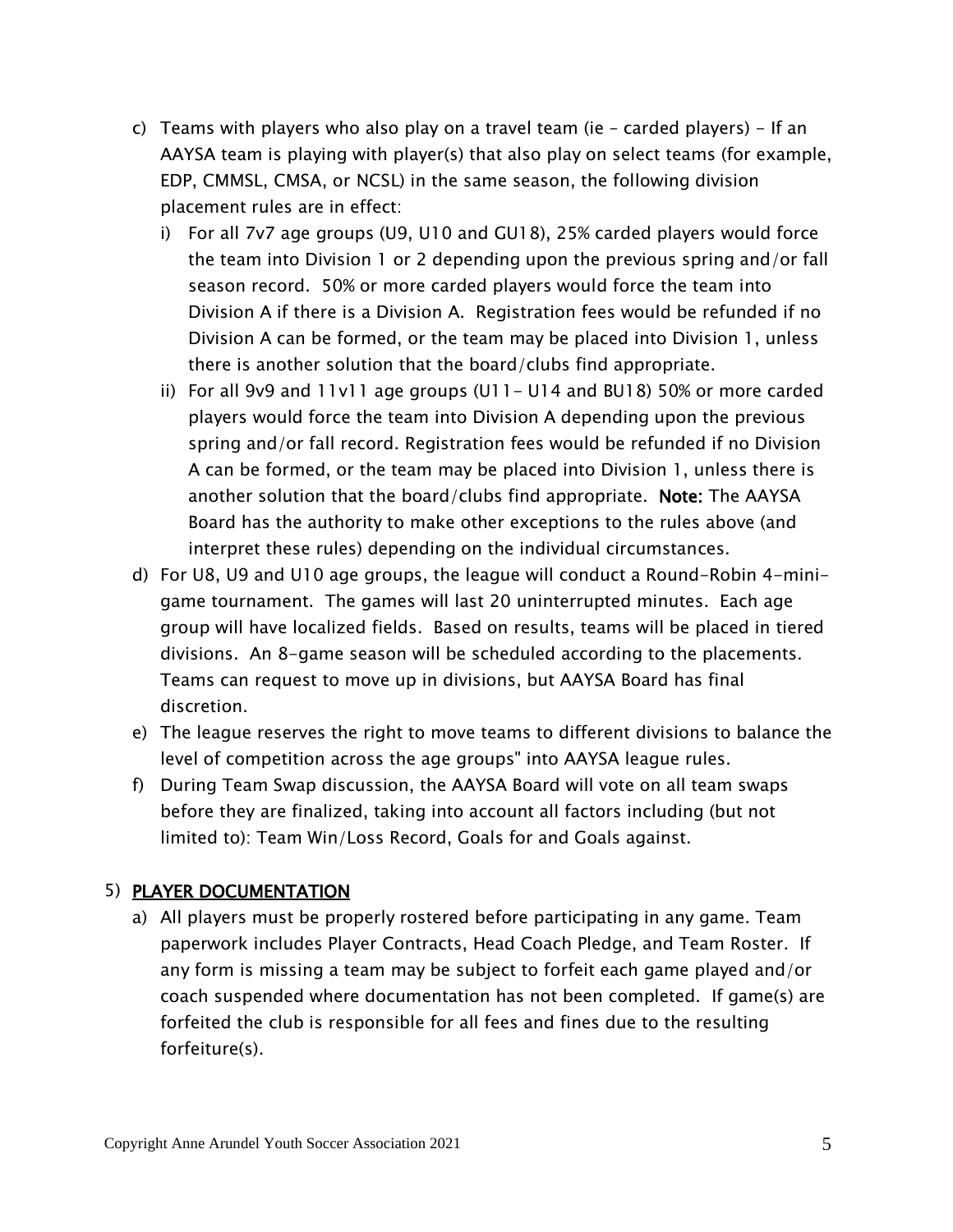Before each game, coaches are to exchange copies of the supplied AAYSA Team Roster Card identifying each player on their team by first and last name as well as jersey number. A player who is not on the official roster may not play in a league game. A coach, who permits a non-rostered individual to participate in a game, will forfeit that game and may be subject to further disciplinary action.

- b) As per R & P rules, commissioners can ask the sports supervisor to do a roster check anytime during the season.
- c) All team paperwork (Player Contracts for each rostered player, Team Rosters, and Head Coach Pledges) will be electronically submitted to AAYSA (i.e. - via its Dropbox account) prior to the first game. If only a partial package is available, then that should be submitted, prior to the first game. All team paperwork must be scanned and saved as an individual PDF file and named as follows [Club Name]-[Gender/Age Group]: [Team Name][(Coach Name)].pdf (i.e. CSC BU14: Cougars (Jones).pdf ). AAYSA will then verify that all paperwork has been included and submit it to the R & P. The following must be accomplished by the responsible parties or fees/penalties will be applied to the respective club or coach.
	- i) If the Team Roster or Head Coaches Pledge is not included prior to the first game, it will result in a \$25 fine payable to AAYSA from the respective Club.
	- ii) If the number of player contracts does not match the number of players on the roster, the Club will be notified and must correct the situation either with supplying the missing player contract or revising the roster within one week.
	- iii) The coach is responsible for suspending any player where the contract is not included. If a player is caught playing, in any way, without a valid contract the coach is subject to suspension and the club is liable for a \$50 fine.
- d) Roster changes or additions will be allowed for the purpose of balancing team strengths, realigning team imbalances, and for other good and valid reasons. An updated team roster and signed contracts for the affected players must be submitted to the R & P no later than 5:00 pm on the Wednesday prior to the fourth weekend of the season.
- e) A roster may be challenged on the field, but the continuation of the game is not dependent on the removal of an ineligible player. If the coach of the team being challenged is unable to produce a roster or if the players on the field do not match those on the roster, the challenging coach should inform his/her organization commissioner. He/she will then inform the AAYSA league board and R & P Sports Supervisor who will then determine if any sanctions are warranted. (These sanctions could include forfeiture of already-played games and/or suspension of the coach.) Referees are not involved in player eligibility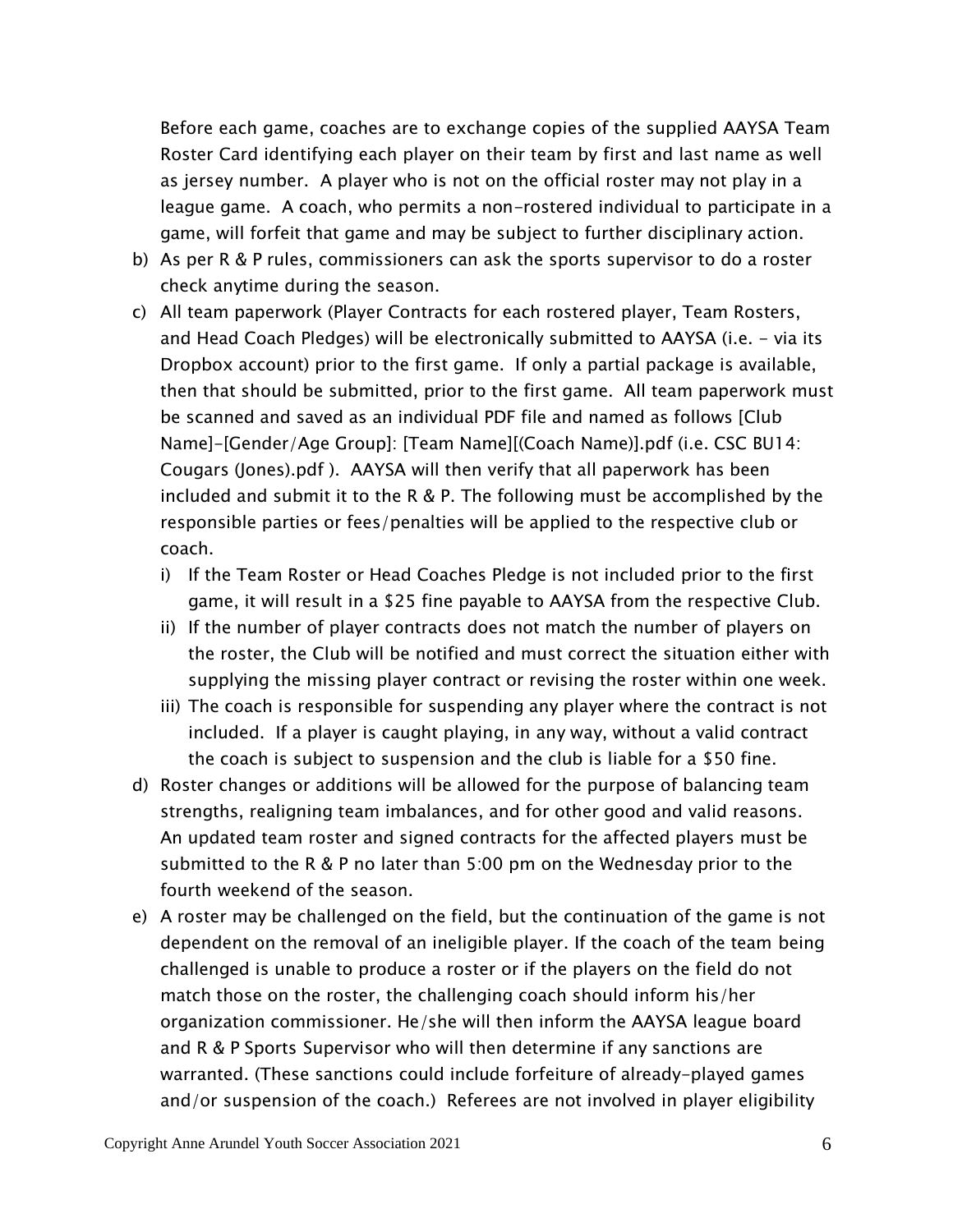(including allowing unrostered players to participate) unless the player in question has been disqualified and the official is aware of such disqualification. In such a case, the referee will ask the player, (or disqualified coach), to leave before continuing play.

- f) Roster maximums consist of the following number of players:
	- i) twelve (12) players for 7 vs. 7
	- ii) fifteen (15) players for 9 vs. 9
	- iii) eighteen (18) players for 11 vs. 1
	- iv) Any number players over these amounts will require a written waiver prior to the first game of the season. Over-sized roster waiver request should be submitted to the R & P Sports Supervisor through the President of AAYSA by that organization's Commissioner or President.

#### 6) REGISTRATION AND FEES:

- a) Fees must be paid at the time of the team placement meeting or the team will be dropped.
- b) Teams that are dropped after the placement meeting or suspended by AAYSA or R & P during the course of the season are subject to a fine of \$300 per team in addition to the forfeiture of all team registration fees.
- c) Teams may be added after the placement meeting only in exceptional circumstances as approved by the league board.
- d) If the coaches name, email, and phone number are not complete in the AAYSA online registration system by midnight of the Thursday prior to the second weekend of games in any season, the club will incur a \$15 fine per team where the coach's information in not complete.
- e) Coaches that do not adhere to their suspensions as received by the R & P Sports Supervisor or AAYSA, shall incur a \$150 fine to be paid by their respective clubs to AAYSA.
- f) Out of County teams are required to pay an additional \$100 per team on top of the stated AAYSA registration fee. This fee is passed through, in its entirety, to the R & P. Currently this fee must be paid for the first 5 consecutive years a club is playing is AAYSA.

### 7) STANDINGS AND CHAMPIONSHIPS

a) Each regular season game is worth three (3) points, awarded to the winning team or one (1) point per team in case of a tie. The number of points earned, except when an unequal number of games have been played will determine divisional standings and placements. In that case, percentage of points earned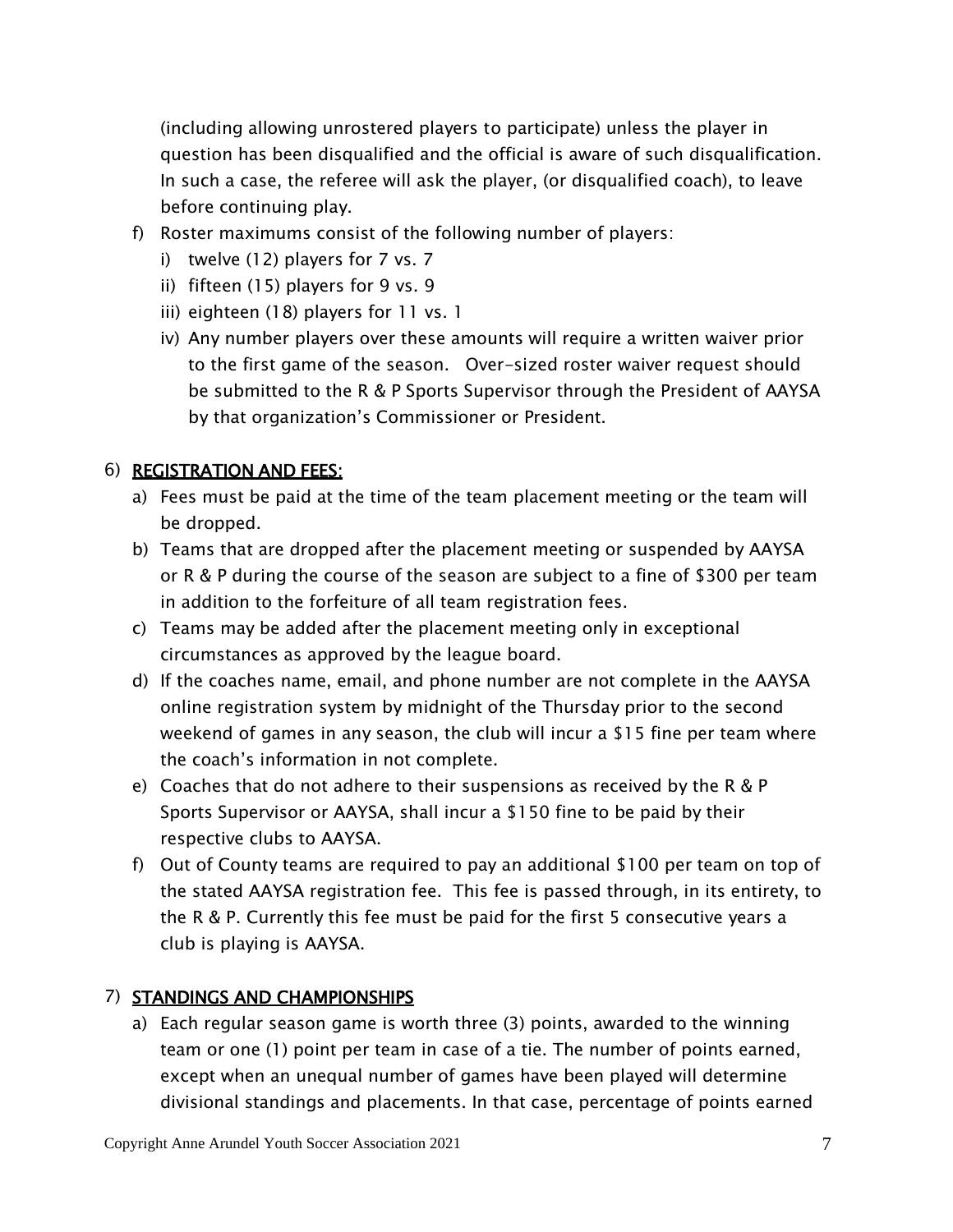out of the total possible points, which could have been earned will determine final placement. Total of points shall determine standings, not head-to-head or number of wins.

- b) In the event of a tie between two or more teams (as determined by points or percentage above) the teams will be declared co-champions.
- c) Within each Age Group and Division, the first-place team will receive 1 Team trophy. In the fall season, each player on the submitted roster will also receive an individual trophy.
- d) In case of ties (see above), trophies will be awarded to both teams. Trophies are not awarded in the spring season.

### 8) GAMES

- a) The HOME TEAM (the team identified as "Team2" and in the second column in the [www.teamsportsinfo.com](http://www.teamsportsinfo.com/) game schedules) is responsible for providing the game ball and is required to wear pinnies in cases where the opposing team uniform colors and their team colors match. Teams can wear tie-dyed jerseys. If the referee decides that the uniform colors, underlying garments or number heights worn by a team are illegal, but not a safety issue and the team cannot correct the infraction, the game shall be played. The referee will notify his organization of the infraction. That organization will notify AAYSA. The home team is also entitled to choose the side of the field their team and supporters sit on. When at all feasible both teams should sit on opposite sides of the field with the home team choosing the side of the field they desire, and the visiting team must move to the other side of the field. Also see AAYSA Rule 10.a.
- b) Both the home and away team coaches are responsible for reporting the game score and referee count to their commissioner for entry into the league database by midnight on the Tuesday following the game date (or approximately 96 hours of the scheduled game time.)
- c) If an error in the recorded game results and/or referee count is identified, it must be brought to the attention of the league board. The change will only be made after verifying the correction with both coaches and with the official(s) at the game. No corrections to game results will be made after the Friday following the last game of the season.
- d) The final outcome of a game cannot be challenged or protested based upon whether scores should have been allowed, penalties should or should not have been awarded, interpretations of the rules or for similar reasons. In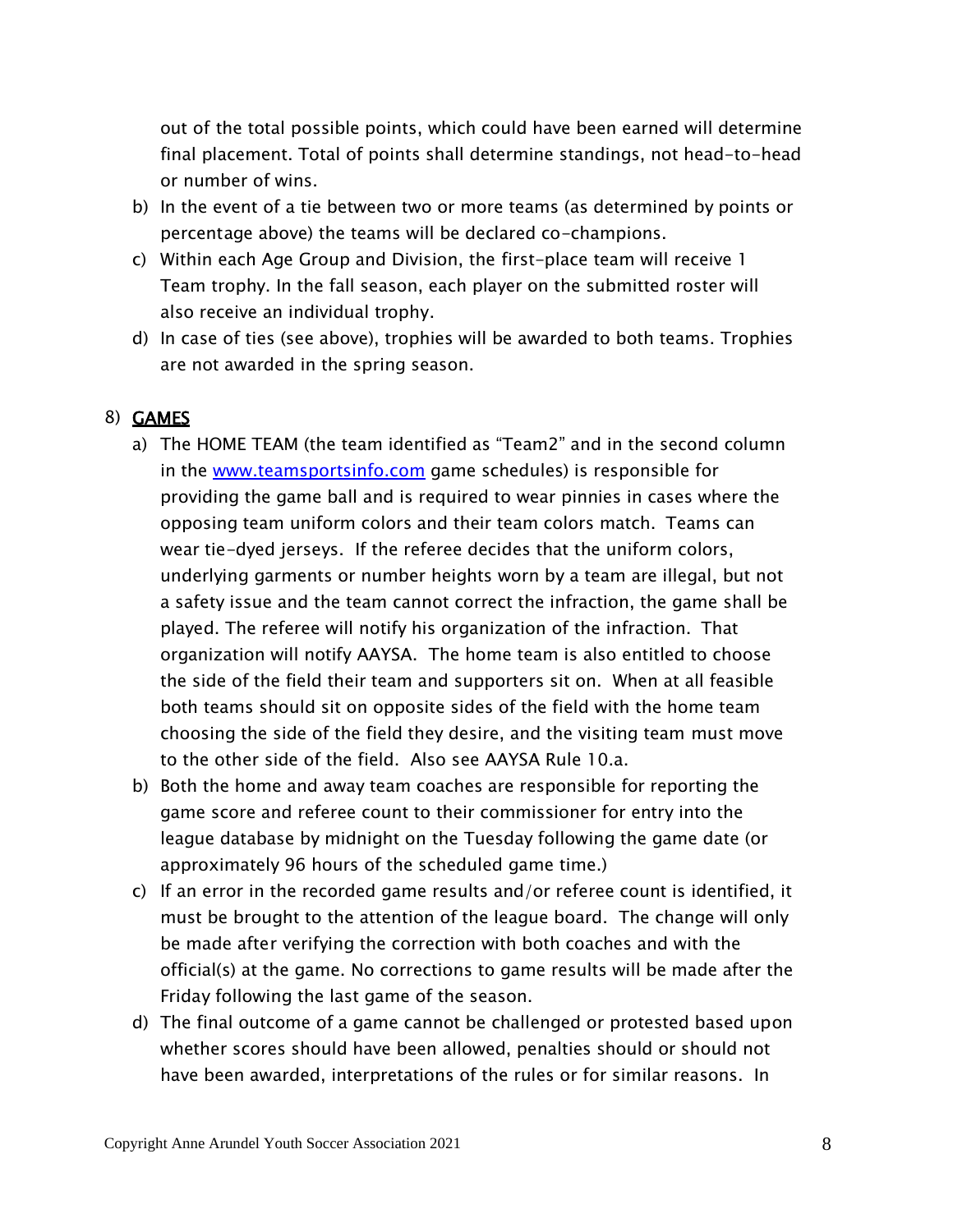the event that it is determined that illegal players have been used in a game, the outcome of the game could be changed by the league.

- e) The organization that is directly responsible for the field must ensure that the field is marked with an approved athletic field marking material, that corner markers are placed, that nets are installed, that the goals are properly anchored, and that the field is properly mowed and ready for safe play.
- f) If the game officials deem the field unsafe for play, the game will be canceled; alternate arrangements may be made at the discretion of the two coaches and the league board. Unless the entire schedule is canceled, the game officials have full powers to play or cancel games. If a field has been closed due to weather, teams MAY NOT play the game without the designated officials. The league board at their discretion will only conduct game rescheduling; teams are prohibited from rescheduling games themselves.
- g) A head or assistant coach who is at least 18 years old must be present at each league game. The coaches from both teams (heads or assistants) should meet with the referee(s)prior to the start of the game to verify length and number of periods, ball size, as well as age group and local ground rules. The coaches will be reminded of their responsibility to control their players, all coaches, and spectators before, during, and after the game.
- h) All players will be inspected by game officials prior to the start of play for adherence to the following safety and uniform rules.
	- i) No jewelry (including watches, neck chains, bracelets, and earrings) may be worn. Hair scrunchies on wrist are not allowed.
	- ii) All team members, except the goalkeeper, must wear shirts, shorts, and socks, which are uniform and distinct from the opponents' uniforms (see AAYSA Rule 8.a if both teams have uniforms that are too similar in color).
	- iii) The goalkeeper must wear a shirt that is distinct from both the opponents' and his/her own team's uniforms. However, the shirt does not need a number.
	- iv) Both socks must be the same color, and single-color tie-dye is allowed.
	- v) A soft cap may be worn during cold weather.
	- vi) Players wearing braces or other oral appliances are highly urged to wear protective, commercially available mouthpieces specifically designed for such purposes to cover those appliances.
	- vii) Players wearing glasses are highly urged to have their glasses secured to the head in an appropriate manner using soft material.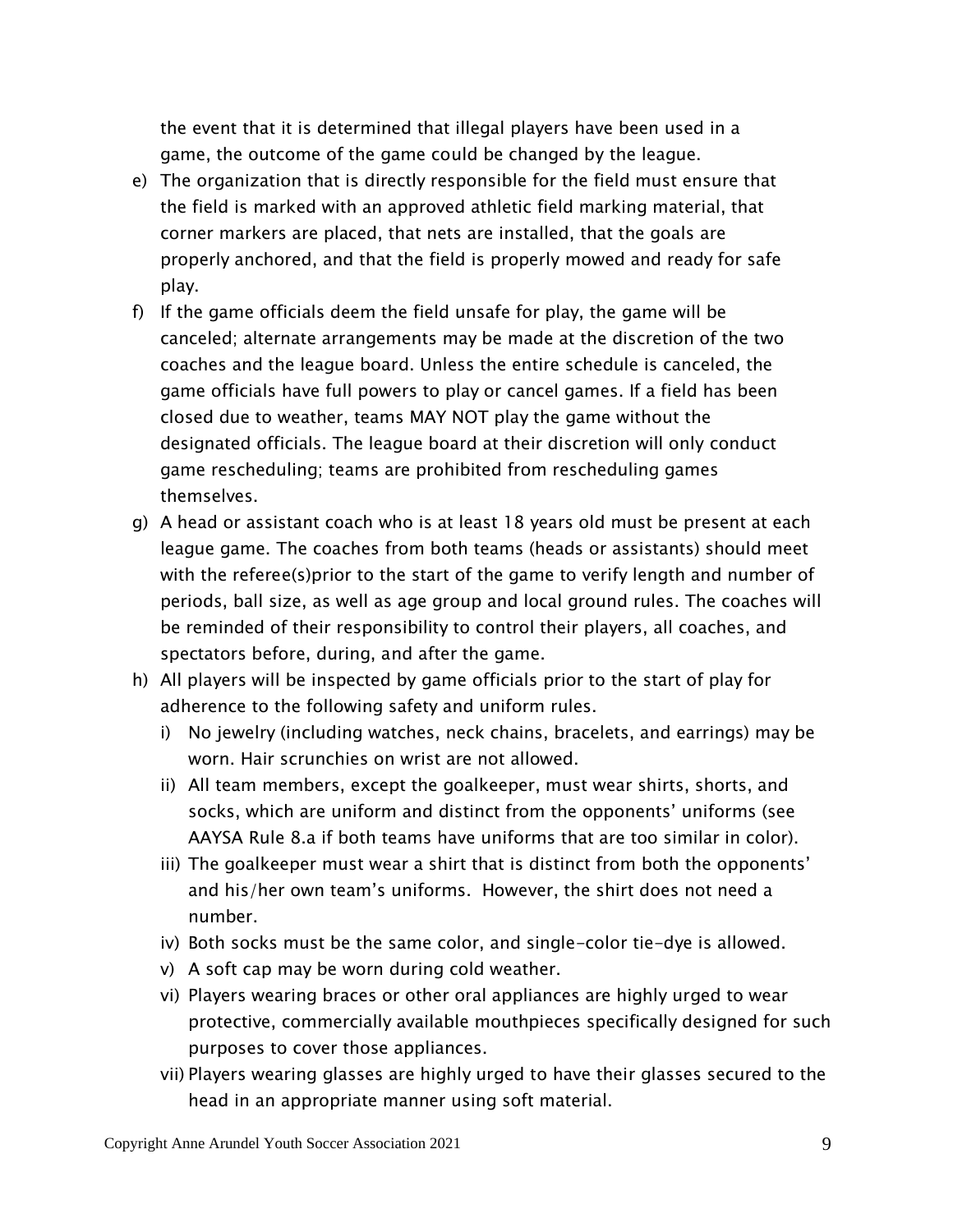- viii) Only soft hair control devices are allowed.
- ix) Face paint and sprayed on hair color is allowed so long as it is not considered offensive or objectionable by the officials.
- x) Players may participate in games wearing a cast, but it must be sufficiently protected (with bubble-wrap or foam or other padding at least  $\frac{1}{2}$  inch thick) so as to not injure another player. Athletic participation in soccer is allowed according to FIFA laws as long as the referee deems a player's cast is safe and it is not being used in a dangerous manner or as a weapon.
- xi) Shoes must be worn by all players. No metal cleats are allowed and front cleats (for example, baseball shoes) or anything the referee considers dangerous will not be allowed.
- xii)All players are required to wear age and size appropriate shin guards that have not been modified from the original manufactured state and are worn in the manner the manufacturer intended. A referee has the duty to exclude a player from participation until he or she conforms to the safety standards. Any player, who missed the pre-game inspection or was not in compliance with the safety standards during the pre-game inspection, must report to the referee before entering the game. If a referee notices a safety standard infraction once the game starts, the violator will be instructed to leave the field of play when the ball next ceases to be in play unless there is a dangerous situation. No caution (Yellow Card) will be given to the player or to the coach. The removed player can be replaced. The removed player may return during a dead ball situation after reporting to the referee and demonstrating compliance. Also see AAYSA Rule 12.f
- i) A player must be removed from the field if he/she is bleeding. Any wound must be adequately bandaged in order to prevent further exposure of blood before the player may return to a game. Any clothing or equipment contaminated with blood must be replaced. Players who exhibit signs of concussion (e.g., confusion, headache or dizziness) are required to sit-out for the remainder of the game. The Coach must receive medical clearance in writing before allowing the player to return for another game.
- j) Forfeits
	- i) Off the field- If a team is unable to make their game (for any reason) and must forfeit the game, the coach is required to contact his/her organization's commissioner or AAYSA representative of the forfeiture. That person/commissioner then should contact the AAYSA president who will notify the R & P Sports Supervisor as well as the opposing team's commissioner/coach. The forfeiting coach is responsible for paying the ref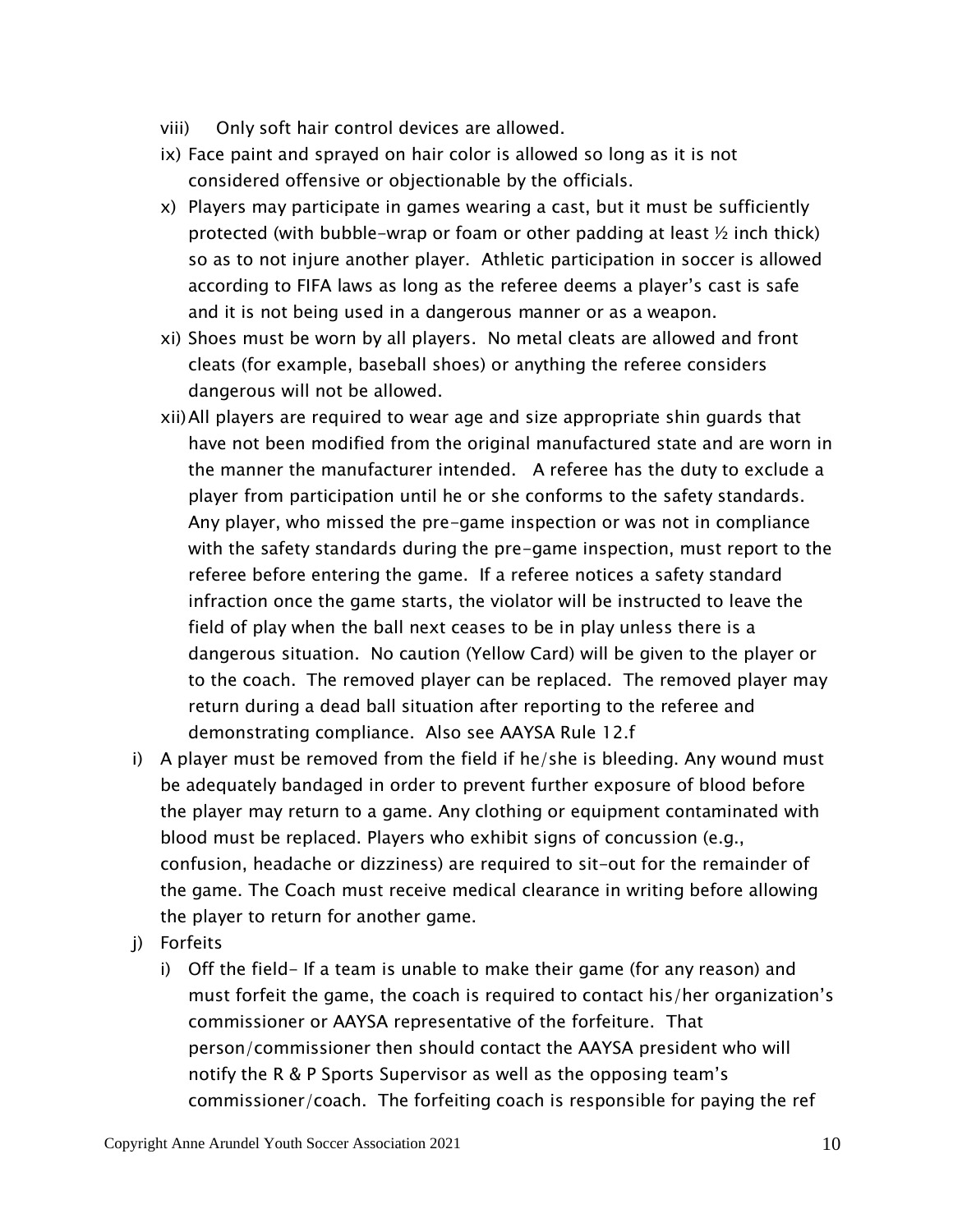fees for both teams and must pay the referee(s) at the originally scheduled date, time, and field, unless the forfeit notice is received soon enough to avoid the scheduling of a ref for the first or last game slot at a field.

- ii) On the field-If a coach arrives at the field with an insufficient number of players to play a game (see rule 8.k) causing the opposing team's parents and players to travel to a game that will not be played, the forfeiting coach is responsible for paying the ref fees for both teams at the originally scheduled date, time, and field.
- iii) The following penalties will be levied by AAYSA in the following instances:
	- (1) If the coach or team rep does not notify the team they are forfeiting, that coach's organization must also pay a penalty of \$300 to AAYSA and AAYSA will pay the ref fees out of that penalty directly to the ref. If notified in advance of a forfeit by a league representative, the team not forfeiting does not need to show at the game.
	- (2) On the field- In addition to fees detailed in 8.J.ii, the sponsoring organization must also pay a penalty of \$100 to AAYSA unless determined by the Board of sufficient extenuating circumstances.
- iv) Any team, which forfeits two games without notifying the league president and sports supervisor (via their organization's commissioner) of any extenuating circumstances within 24 hours of the scheduled game date/time, will be dropped from the league for the remainder of the season. The team will be subject to the \$300 late-drop fine and the registration fee will not be refunded. The team will also be responsible for any and all referee or scheduling fees as appropriate. The results of all games played by the dropped team will be nullified, and standings of that division will reflect byes for games that were originally scheduled for the dropped team.
- k) A game shall be forfeited whenever one team fields fewer than seven (7) players for 11 vs. 11, six (6) players for 9 vs. 9, or fewer than five (5) for 7 vs. 7. Teams are prohibited from fielding "guest players" (players not on the coach's copy of the roster submitted to R & P) in order to have enough players to play the game. The forfeiting coach is also responsible for the ref fees for both teams and must pay the referee(s) at the originally scheduled date, time, and field. The game will be recorded as a 1-0 decision. In the event that a game is terminated by the officials as the results of actions of either team, the League may declare a forfeit loss to one or both teams, regardless of whether the first half has been completed.
- l) Lightning/Thunder Policy To ensure player and spectator safety, all activities must come to a stop and the playing field cleared at the first sound of thunder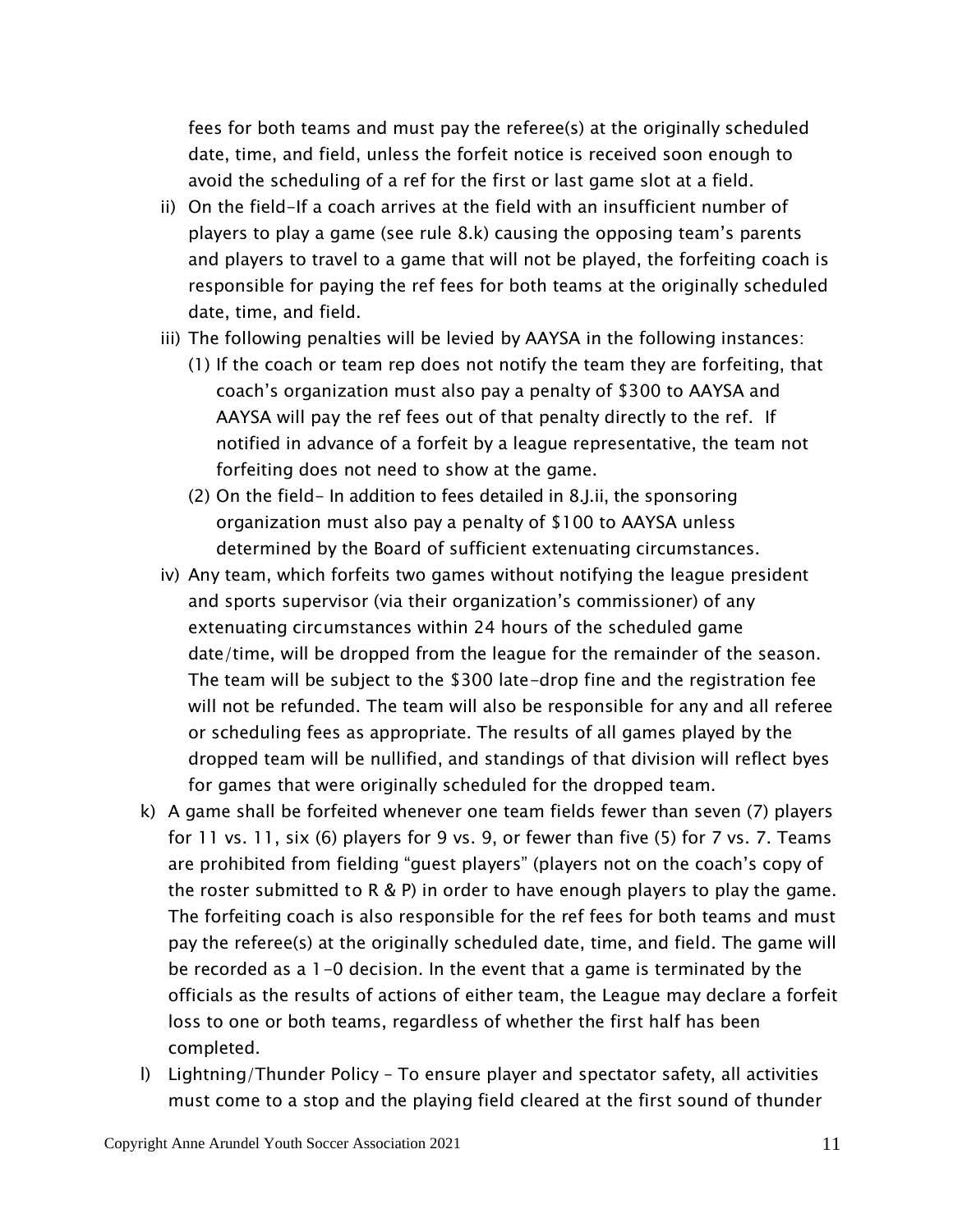or sign of lightning. Play may resume after a 30 minute delay after the last sound of thunder or sign of lightning. During the stoppage of play, the game clock continues to run, and the playing time is not made up when play resumes.

- m) Since the fall season is only 8 weeks long but includes 10 games in the season, each team will play additional games on the 2nd or 3rd weekend and 6th or 7th weekend of the season (two "double-headers"). (Double-headers may be scheduled for the spring season depending upon the schedule.) In addition, for fall season age groups that have an odd number of teams in their division, additional games will be scheduled on additional Sundays of the season to give them at least 10 games. Divisions of five will only be given eight games for the season, however a prorated refund will be given back for CASRA (ref). In the event of a division of four exists, only nine games will be scheduled.
- n) No electronic or mechanical noisemakers (including whistles, horns, cow bells, air horns, etc.) are permitted at any game.
- o) Though AAYSA does not formally recognize any "slaughter" rules or policies, coaches should take reasonable steps to keep game scores in check in cases where teams are obviously mismatched. This is to preserve the role and standing of AAYSA as a recreational league and program in Anne Arundel County. These reasonable steps include (but are not limited to) flipping the team's offense and defense, instituting a minimum number of passes before shooting, and shooting with the players "weak foot" only.
- p) The Ref is responsible for starting the clock on time and coaches are responsible to assist in doing that by not dawdling or delaying the ref during the pregame check in which happen up to 5 to 7 minutes prior to the game.

## 9) OFFICIALS

- a) IF REFEREES DO NOT ARRIVE by game time, the coaches (heads or assistants) are encouraged to use volunteer officials, but they are not required to do so. This, in itself, is not ground for protesting a game. However, the coaches must notify their respective commissioners that the appropriate number of referees did not show up. If volunteer officials are used, the following rights and responsibilities should be followed:
	- i) The head coach should not volunteer unless he/she has a qualified assistant coach to run the team. The volunteer officials should follow the same code of conduct as would be expected from a "regular" referee. This includes refraining from coaching or cheering on their players while acting as the referee.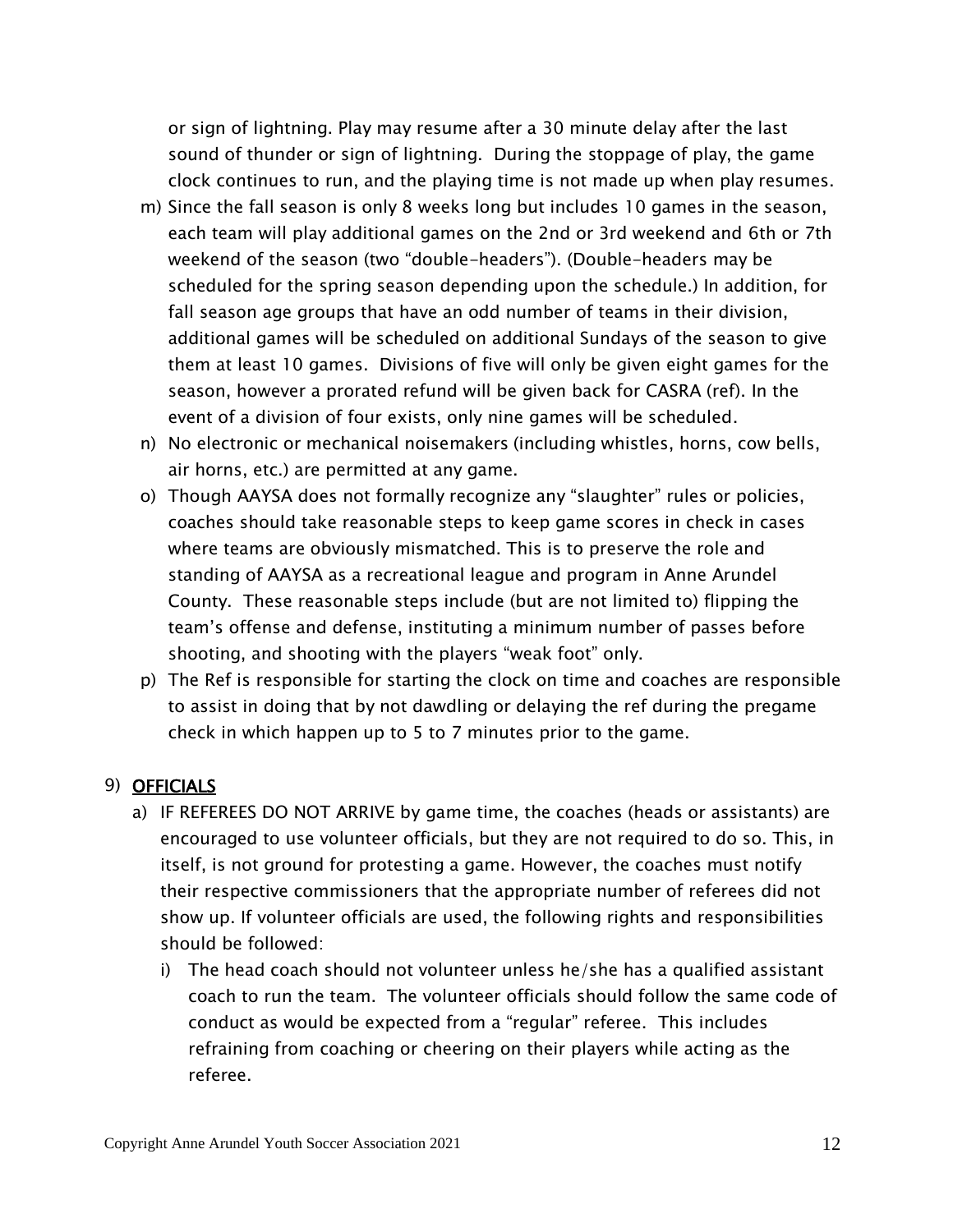- ii) Likewise, these volunteer officials have the same responsibility to officiate the game to the best of their ability, following the rules outlined herein. However, since they would not have the equipment a normal referee would have, they are unable to issue yellow or red cards. Therefore, if the volunteer referees feel at any time during the game that the play is moving outside of their control, they have the right to end the game.
- iii) If game officials arrive after play has commenced, the game will be turned over to them at a stoppage of play. Elapsed time will NOT be repeated or replayed. The game will be continued or resumed from the point at which play was stopped.
- iv) In the case of a referee no show the coaches will report the no show to the commissioner immediately and commissioner will report to President AAYSA to attempt to get coverage to the field.
- b) All season games will be played as scheduled, unless postponed for such reasons as adverse weather, darkness, or unplayable fields. Conflicts with a specific single-date religious holiday or with school or scout-sponsored events that result in enough players missing to not allow the team to field a legal team are possible grounds for postponements or rescheduling of games. The Commissioner of the affected team must notify the sports supervisor and league board of their situation as soon as it is known, but no later than 2 weeks prior to the scheduled game date. The AAYSA Executive Director will evaluate requests for rescheduled games for reasons other than religious, school, or scouting events on a case-by-case basis. All requests must be in the required format below:
- c) Required format (submit separately for each team:
	- i) Club Name/Commissioner Name
	- ii) Gender/Age Group/Division/Team Name
	- iii) Original Game Date/Time/Location
	- iv) Reason/Conflict with School Name/Scout Troop #/Church Name and contact email/phone
	- v) Opposing team name/club name
	- vi) Proposed reschedule date(s)/time/location that is open for both teams; no need to contact team, just look at schedule for "open" dates for both teams (Friday/Saturday/Sunday; no triple-header weekends). If no proposed dates provided, request will be denied.
- d) Rescheduling Fee: For rescheduling requests that happen within the season, organizations will be charged \$32 for 7v7 games, \$42 for 9v9 games, and \$70 for GU18 and 11v11 games. Funds will be used to pay the ref fees that occur due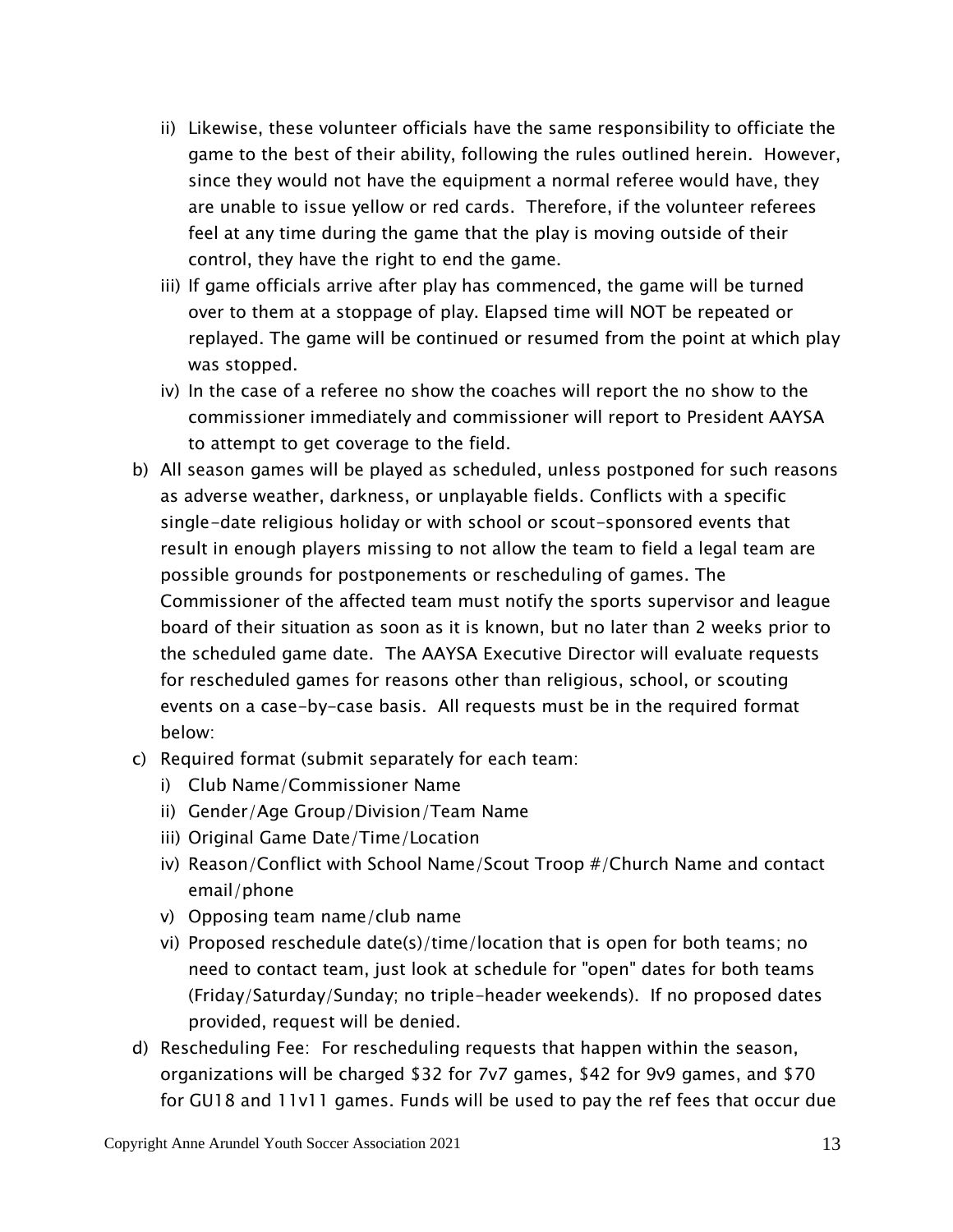to gaps created in schedule. This will lessen the impact to already scheduled games that would have been moved due to the request to avoid the gaps. Only School, Scouting, or Religious reasons are allowed for rescheduling requests. These fees will be updated and clearly displayed on the AAYSA Website.

- e) Pre-scheduling, school, church event, religious, scout requests can be made without fees charged. All coaches making multi-team requests stay on same day but we try to spread the time between games. These changes can be made without rescheduling fees.
- f) The AAYSA league board or R & P may postpone or cancel the entire schedule for a game day based on inclement weather up to two hours before the first game that day. In the fall season, the first league-wide game cancellation of the season is automatically rescheduled on the same field for the weekend after the end of the regularly scheduled season (the make-up weekend). These make-up games are considered mandatory and are treated like any other game, so organizations must be aware of this contingency and be prepared to account for it.
- g) If an alternate field must be used, it is up to the organization that maintains the field to notify both teams of the change, and to adequately prepare the field for play in accordance with the league and R & P rules.
- h) If the entire schedule is NOT postponed by R & P, the referees have authority, based on their judgment, to cancel any games based on the playability of the field. Teams are not to play games on canceled fields in the absence of the officially scheduled referees. Whether individually cancelled games will or will not be made up will be determined by the AAYSA Executive Director based on field and referee availability and other factors.

#### 10) RULES OF PLAY

a) FIELD OF PLAY: Reasonable variations in field dimensions are permitted; recommended field dimensions are shown in the table on the following page and in Attachment A. Unless it is impractical to do so, each team and their supporters shall be located on OPPOSITE sides of the field; the referees are responsible for enforcing this policy. (See AAYSA Rule 8.a) The home team has the choice of side. Team members and coaches are restricted to the coach's box. Parents and spectators are not allowed in this box. No spectators may be positioned behind either end line, or from the end line to the top of the penalty box. All spectators and players must stay THREE YARDS from the touchline and may not interfere with any replay or re-start. The coaches are expected to help in the enforcement of this margin. The organization supplying the field will be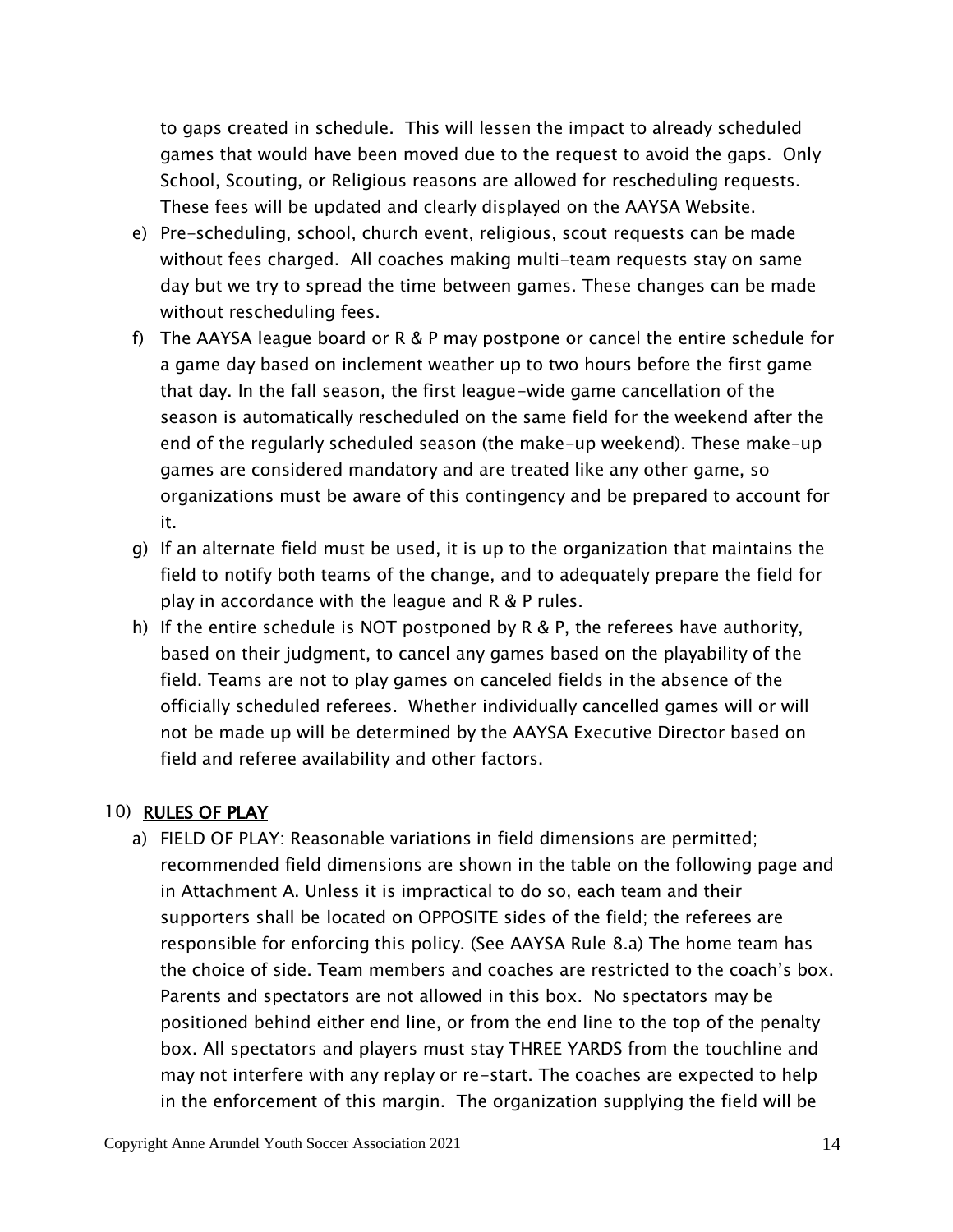required to designate by paint the coach's box, which extends 10 YARDS each side of the half and THREE YARDS from the touchline.

- b) THE BALL: The HOME TEAM must provide one suitable game ball of the appropriate size. These sizes are shown in the table on the following page.
- c) GAME OFFICIALS: The number of referees scheduled for each age group is shown in the table below. For U11 thru U14 and U18B, if only one referee shows for a game, the game will be played, and volunteer line judges may be used. The referee will assign other duties, as he/she deems necessary. The referee will declare the game a forfeit if a team does not appear for a scheduled game within 15 minutes after the official start time. Time will be subtracted from game time.
- d) DELAYS: If a game official determines that a coach, parent or spectator unreasonably prolongs a discussion with the referees or refuses to leave the field when requested by the official, the game may then be suspended/terminated. A referee may terminate the game in the event of a grave disorder. However, the game will not be ruled a forfeit until the referee's written report is reviewed by the sports supervisor.
- e) DURATION OF THE GAME: The referee will keep the official game clock. Duration of games and lengths of periods are shown in the table below and the game clock will be a "running-clock" and NOT stopped for any situation; the intent is to keep games on their hourly (7v7 & 9v9) or hour-and-a-quarter (11v11) schedules. Games are considered complete if half the game has been completed and then stopped due to weather or other limitations. The clock will be stopped for on-field medical treatment, or when otherwise ordered by a referee. No coach may call time out to "coach" the team or for any other situation.

| <b>AAYSA</b> | <b>AGE</b> | <b>PERIODS</b> | <b>PERIOD</b> | <b>FIELD</b> | <b>BALL</b> | #              |
|--------------|------------|----------------|---------------|--------------|-------------|----------------|
|              |            |                | <b>LENGTH</b> | <b>SIZE</b>  | <b>SIZE</b> | <b>REFS</b>    |
| 7 v 7        | U09        |                |               | 60x40        |             |                |
|              | U10        |                | 25            | Yards        | 4           |                |
| 9 v 9        | U11        |                | minutes       | 80x50        |             |                |
|              | U12        | Two            |               | Yards        |             |                |
| 11v          | $U13-$     | <b>Halves</b>  | 30            | 110×60       |             |                |
| 11           | U14        |                |               | Yards        |             | $\overline{2}$ |
|              | Boys HS    |                | minutes       |              | 5           |                |
| 7 v 7        | Girls HS   |                | 30            | 80x50        |             |                |
|              |            |                | minutes       | Yards        |             |                |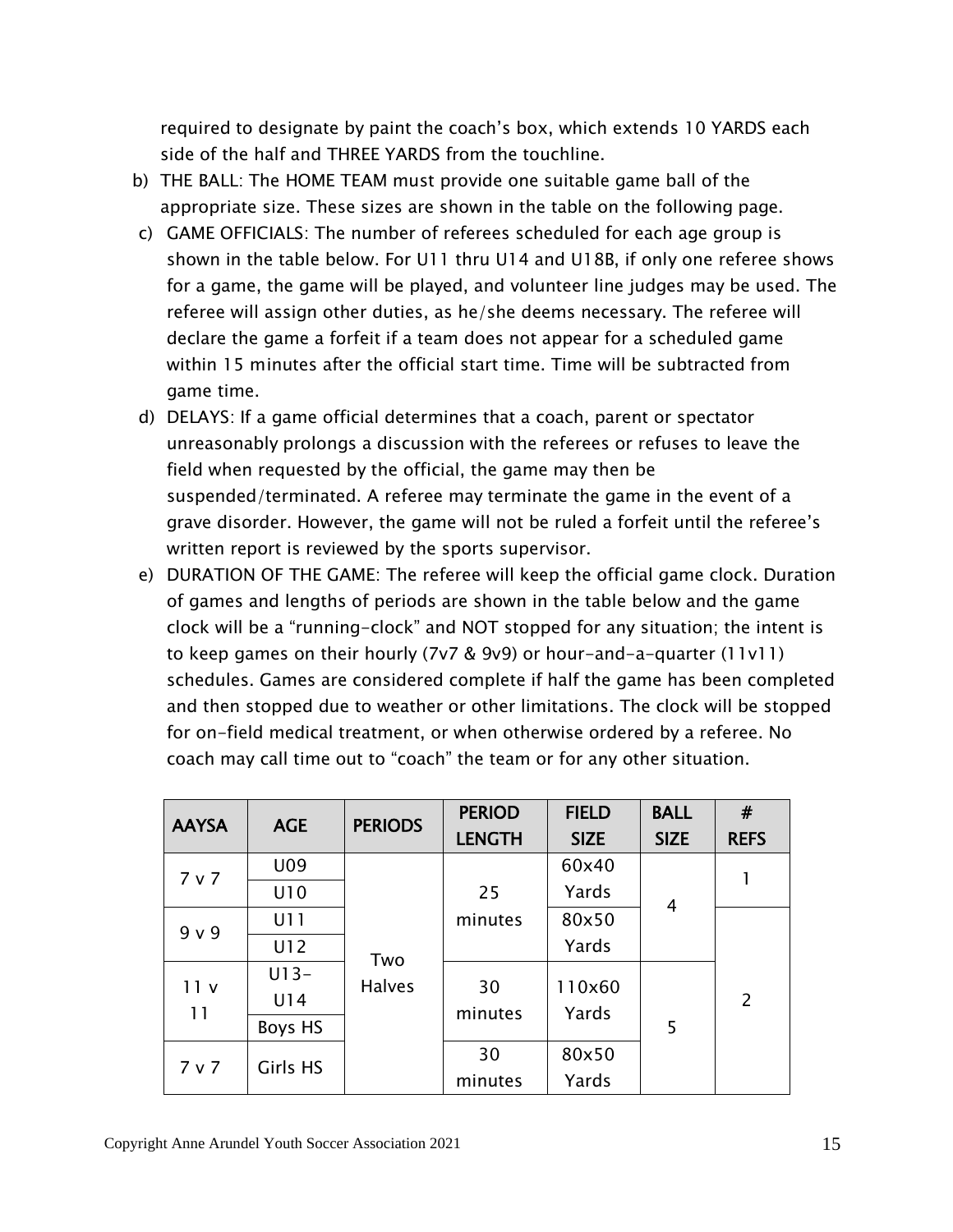- f) GIRLS U18: The goalkeeper may not punt the ball past midfield. In the event the goalie punts the ball past the midfield line, the opposing team receives an indirect free kick at the point the ball passed the midfield line. A ball dropkicked by the goalkeeper is not considered to be a punt even if it crosses the midfield line in the air.
- g) SLIDE TACKLES: To ensure safe play, slide tackles are prohibited for all 7v7 and 9v9 age groups, but are allowed for all 11v11 age groups and GU18. Slide tackles performed by 7v7 or 9v9 age groups will be treated as a foul and may result in a direct kick or (if judged to be egregious enough) a yellow or red card.
- h) For the U8 and U9 any goal kicks, or other kicks such as a direct kick for the defensive team that would be inside the penalty box line will be taken from the penalty box line as opposed to the goal box or place of infraction.
- i) SUBSTITUTIONS: Will be allowed as follows
	- i) No limit on the number of substitutions or substitute.
	- ii) A player who has been substituted for may return to the game.
	- iii) Substitutions can be made only at the following times:
		- (1) Prior to a throw-in in your favor;
		- (2) Prior to a throw-in for your opponent, only if your opponent is making a substitution at that time;
		- (3) Prior to a goal kick by either team; (d) After a goal; or
		- (4) At half time.
	- iv) Substitutions MUST be made:
		- (1) After an injury, by either team, when the referee stops play, unless it is the goalkeeper.
		- (2) Following a yellow card. The opposing team may also substitute.
	- v) Substitutions must be declared by the coach ("May I have the next substitution, please?") to the referee closest to their side of the field, and only when players entering are ready and standing at the field center line. Players may enter the field upon acknowledgment and request of the referee at the next available situation noted in items 3a, b or C, or 4 above.
- j) Heading Rules: AAYSA is enforcing the heading policy from US Soccer. The modifications of the rules about bringing the indirect kick and drop ball out to the top of the penalty area is a AAYSA and R & P rules interpretation change.
	- i) Regarding the US SOCCER ON HEADING: See the statement below regarding heading please use this rule as it applies to AAYSA games.
	- ii) For Ages U12 and above there is no restrictions
	- iii) For Ages U 11 and Under If a player purposely heads a ball, an indirect kick at the spot of the infraction will be awarded to the opposing team. If it was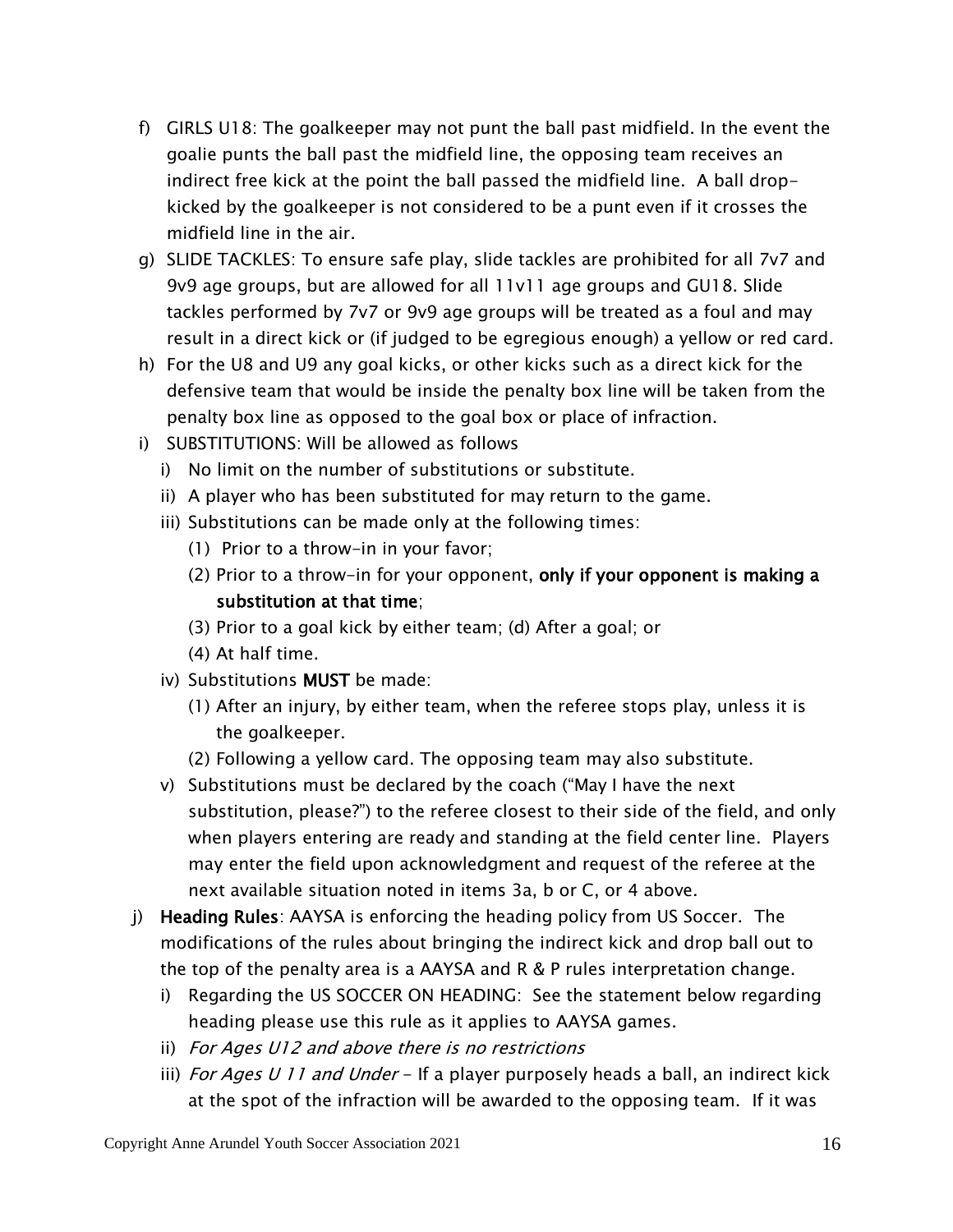headed purposely in the penalty area, the ball will be placed at the top of the 18 yard box (penalty area)

iv) If a player accidentally heads a ball, a drop ball will occur at the spot of the infraction. If a player accidentally heads a ball in the penalty area, the drop ball will occur at the top of the 18-yard box (penalty area).

#### 11)FOULS AND MISCONDUCT:

- a) Coaches may be cautioned or disqualified for failure to maintain reasonable and proper control over the behavior and actions of his/her team and their spectators (including parents, relatives, friends, etc.) when the referee deems that he is not working with the referee to help with the good order of the game.
- b) Individual spectators may also be ordered by the referee to leave the area in the event of disruptive behavior. If they do not leave the area the game can be halted.
- c) Parents and spectators must be aware that the coach is responsible for their actions on the sideline, BEFORE, DURING, and AFTER THE GAME. It should be understood that it is entirely inappropriate from team staff, parents, or spectators to make loud, abusive, derogatory, or threatening comments to the referees, members of the opposing team, their team staff, or their spectators.
- d) COACH YELLOW/RED CARDS No "soft yellow" cards will be given to any coach. If a coach receives a yellow card, the next card will be a HARD Red card. The coach is removed from that game and suspended for the next two (2) games. If the infraction occurs at the end of one season, the coach would serve the suspension at the start of the next season. Likewise, if the person coaches 2 or more teams, the suspension is served at the coach's next 2 games. The coach will not participate in any game. The coach must completely leave the park/school, and may not be on the sidelines, the parking lot, or have any communications with the team during the game. If caught at the field by either the officials or the opposing team coaches, the sports supervisor or league board may impose additional disciplinary action as appropriate. Receipt of a DIRECT Red card is an automatic TWO game suspension from the next two games his/her team plays, and further penalties may be imposed. Receipt of a second red card to a coach within a single season will be grounds for a one- year suspension.
- e) PLAYER RED CARDS If a player received a red card, he/she is suspended for the remainder of the game and for the next game. He/she may not be on the sidelines during the suspended game or have any communication with the team.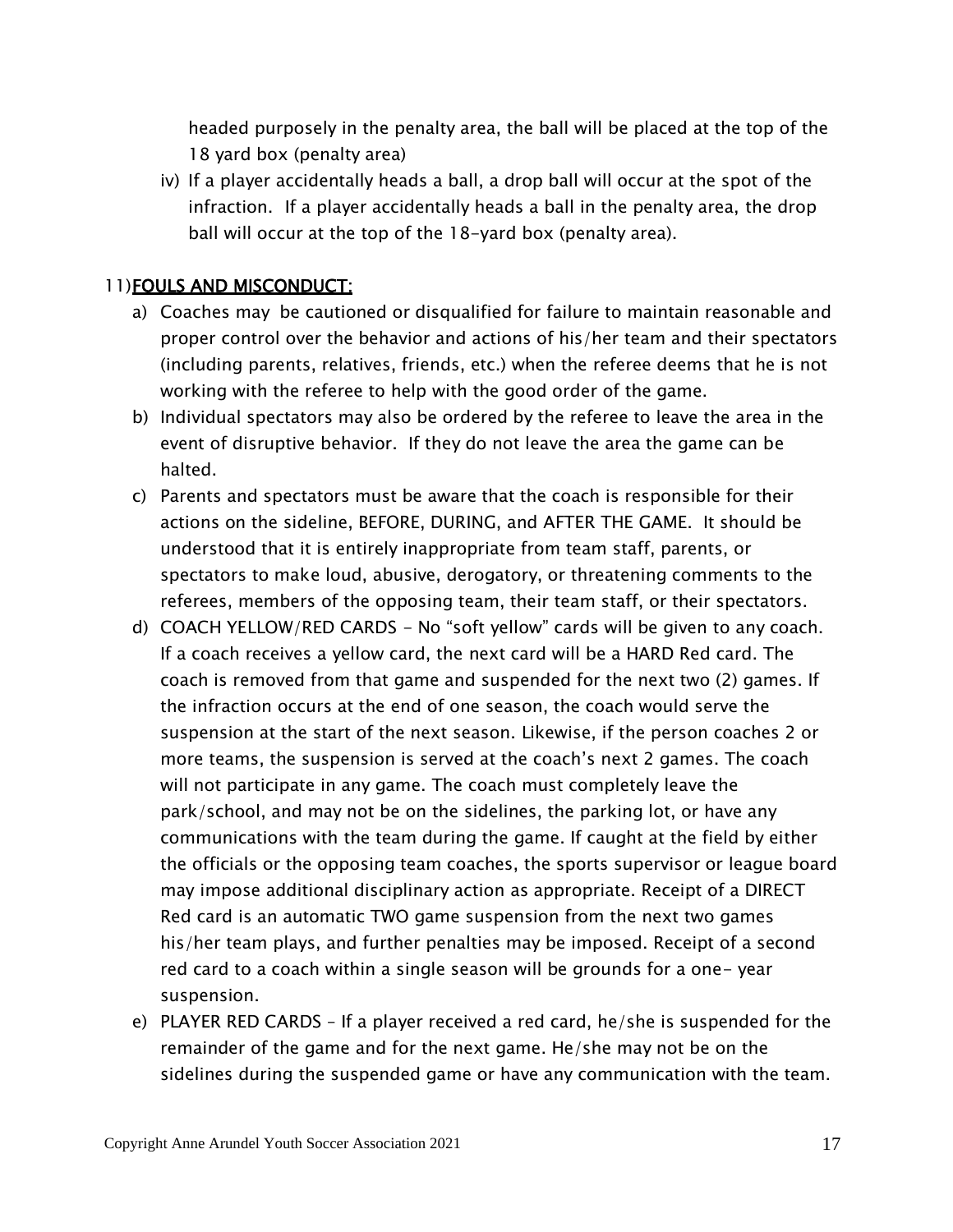- f) PLAYER YELLOW CARDS If a player receives a Yellow Card, the player must leave the field until the next legal substitution opportunity. The coach may elect to play short- handed or send in a substitute. Players who have violated the AAYSA safety rules must leave the game until the infraction is corrected, but neither the coach nor the player will receive a Yellow Card. See AAYSA Rule 8h, after the list of safety rules.
- g) Automatic red card: In the event a match is terminated by the referee due to the behavior of a coach, parent or team, the referee will issue a red card in the game report for the offending team(s).

See appendix on following page.